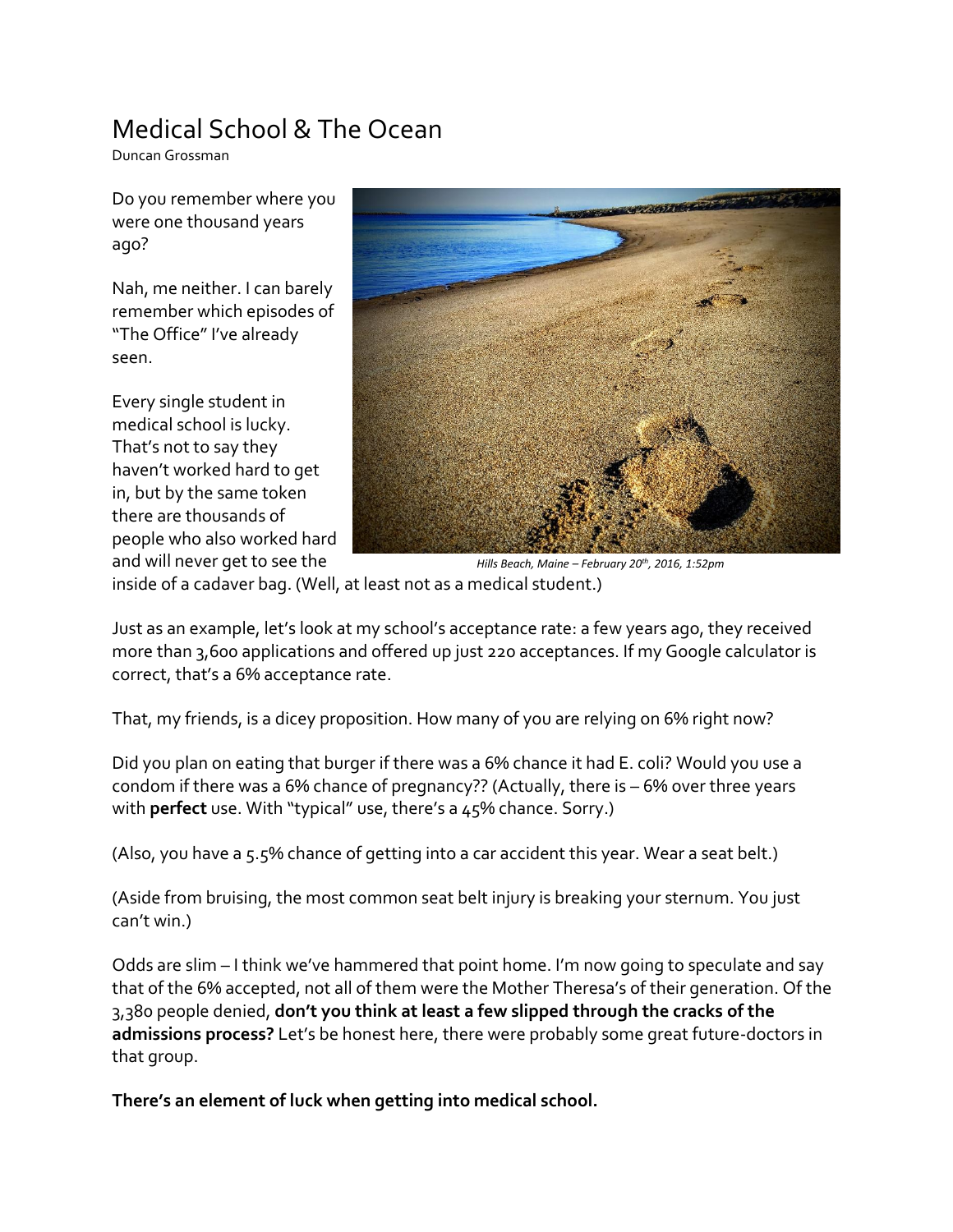My first year of med school, I took somewhere in the ballpark of one hundred exams. This year I get to take a couple of tests notorious for influencing where I live after graduation.

It is easy – so easy – to get caught up (at least in the moment) in what we **think** is important. The stakes seem high. We've gotten so lucky.

Luckily, I live near the beach.

I've always hated the beach. Sand gets in my butt-crack, I get sun burned, I hate being halfnaked in front of people… jellyfish… sharks… naked old people… seriously, why even bother?



*Hills Beach, Maine – September 18th, 2015, 6:34am*

I walked down to the shore the other day, mostly because I felt obligated. The idiot seagulls were all parked on the sand-bar and the water was freezing. The beach, I thought, What a miserable place.

And while the background noise of studying buzzed in my mind's ear, I took a moment and stared at the ocean.

There's so much to say about the ocean. It has its own relentless rhythm. It doesn't care about any of your tests. Strange to think we were born in it – something as selfish as the ocean did something so selfless by breeding life on earth. There's an independence associated with the ocean. There's freedom and yet something so rigid about it.

It can really change your perspective.

I'd like to invite my classmates to take a moment and reflect on the ocean - these facts may make you realize what's important in life. (Or, perhaps just as beneficial, what's not important at all.)

-Ocean water takes around 1,000 years to travel around the world

-Half of all the oxygen you breathe is made in the ocean

-The blue whale's heart is the size of a Volkswagon

-Water pressure at the deepest point in the ocean is more than 8 tons per square inch, the equivalent of one person trying to hold 50 jumbo jets